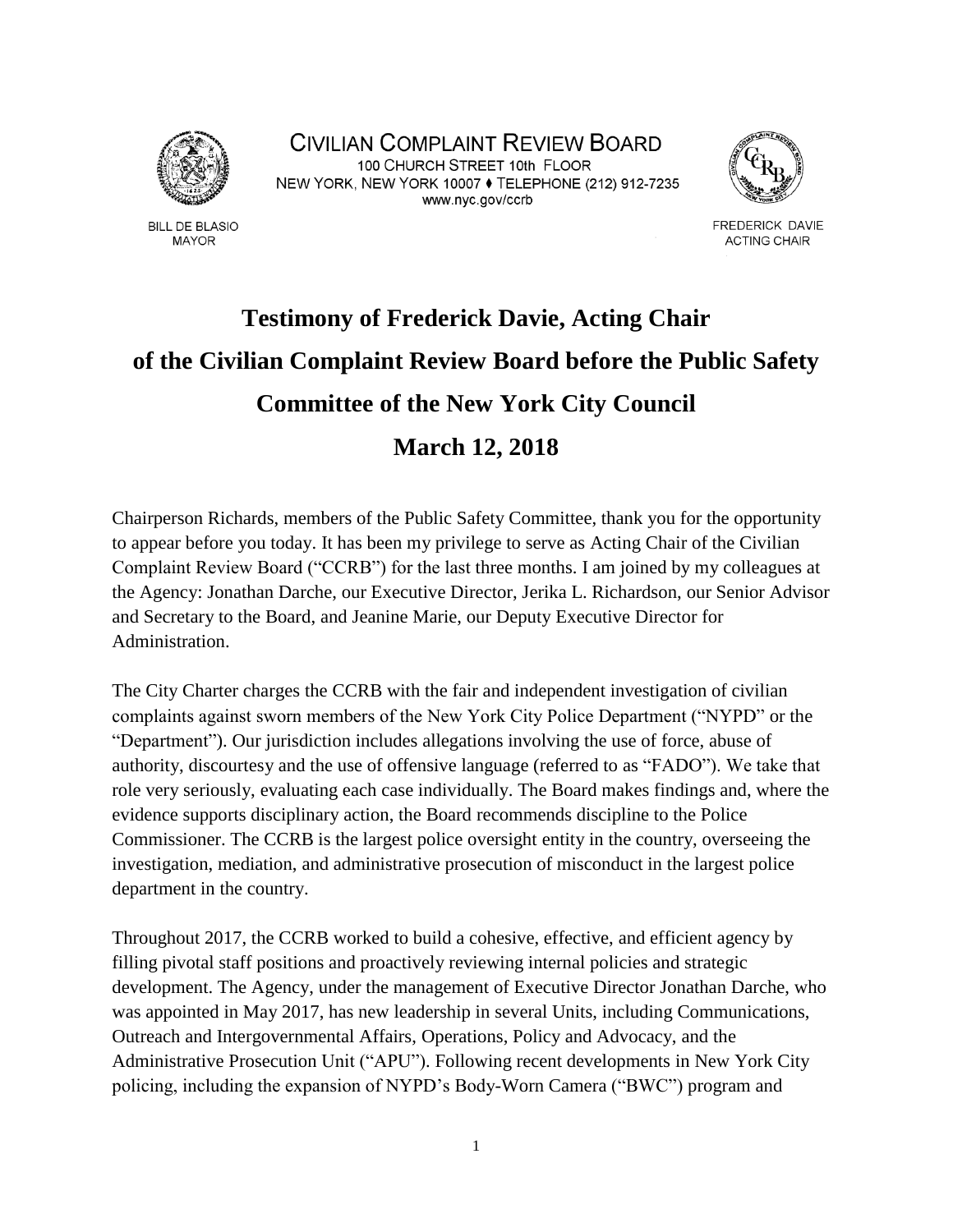passage of the Right to Know Act ("RTKA"), the CCRB has increased investigator training in video analysis, created new ways of tracking receipt of footage from the Department, and developed new categories of allegations related to violations of the RTKA. Further, after a long period of review and development, we recently began to investigate and administratively prosecute allegations of sexual misconduct by police officers.

The Agency also recommitted itself to better serving vulnerable and diverse communities in New York. In 2017, the Outreach Unit expanded to include Intergovernmental Affairs and delivered 828 presentations to audiences including constituent services staff for various offices, high school students, immigrant populations, probationary groups, homeless service organizations, formerly incarcerated individuals, NYCHA residents, and LGBTQ groups. The CCRB remains dedicated to conducting hundreds of interactive and informative workshops throughout the five boroughs while building strategic partnerships with city agencies, educators and service providers to better serve New York City's various populations. All Agency Board meetings are open to the public and half of those are conducted in the City's various communities, where residents can attend and meet with our staff and express to the Board their issues and concerns in a local setting. The CCRB's Policy and Advocacy Unit began systemic reviews of issues, complaints, and NYPD policies impacting homeless individuals and youth, and plans to issue a number of reports in 2018, including a follow-up to our 2016 Taser Report.

## **Investigations**

In 2017, the CCRB received 4,487 complaints within its jurisdiction, an increase of 5.3%. 2017 was the first time complaints increased since 2009.

One of the challenges to successfully determining what happened in any incident under investigation is the spoliation of evidence: whether it is video from commercial or privatelyowned surveillance cameras, cell phones taken by private citizens, or NYPD surveillance cameras. The Field Evidence Collection Team proactively gathers evidence of these types, and the CCRB requests footage from NYPD BWCs as well. The importance of video evidence to CCRB investigations cannot be overstated. In 2017, the Board substantiated 31% of full investigations where there was video evidence as compared to 14% where there was no video evidence. Video evidence did not only influence substantiation rates. In 2017, 55% of allegations with video evidence were closed "on the merits" (substantiated, exonerated, or unfounded) compared to 38% without video. The availability of video evidence allows for clearer interpretation of circumstances—and thus an increase in the rate of substantiated, unfounded, and exonerated allegations.

By early February 2018, the NYPD had rolled out Body-Worn Cameras (BWC) to at least one tour of duty at 24 different precincts citywide. In 2017, the CCRB requested BWC footage in 165 complaints—a number that will only grow as the NYPD's program expands in 2018 to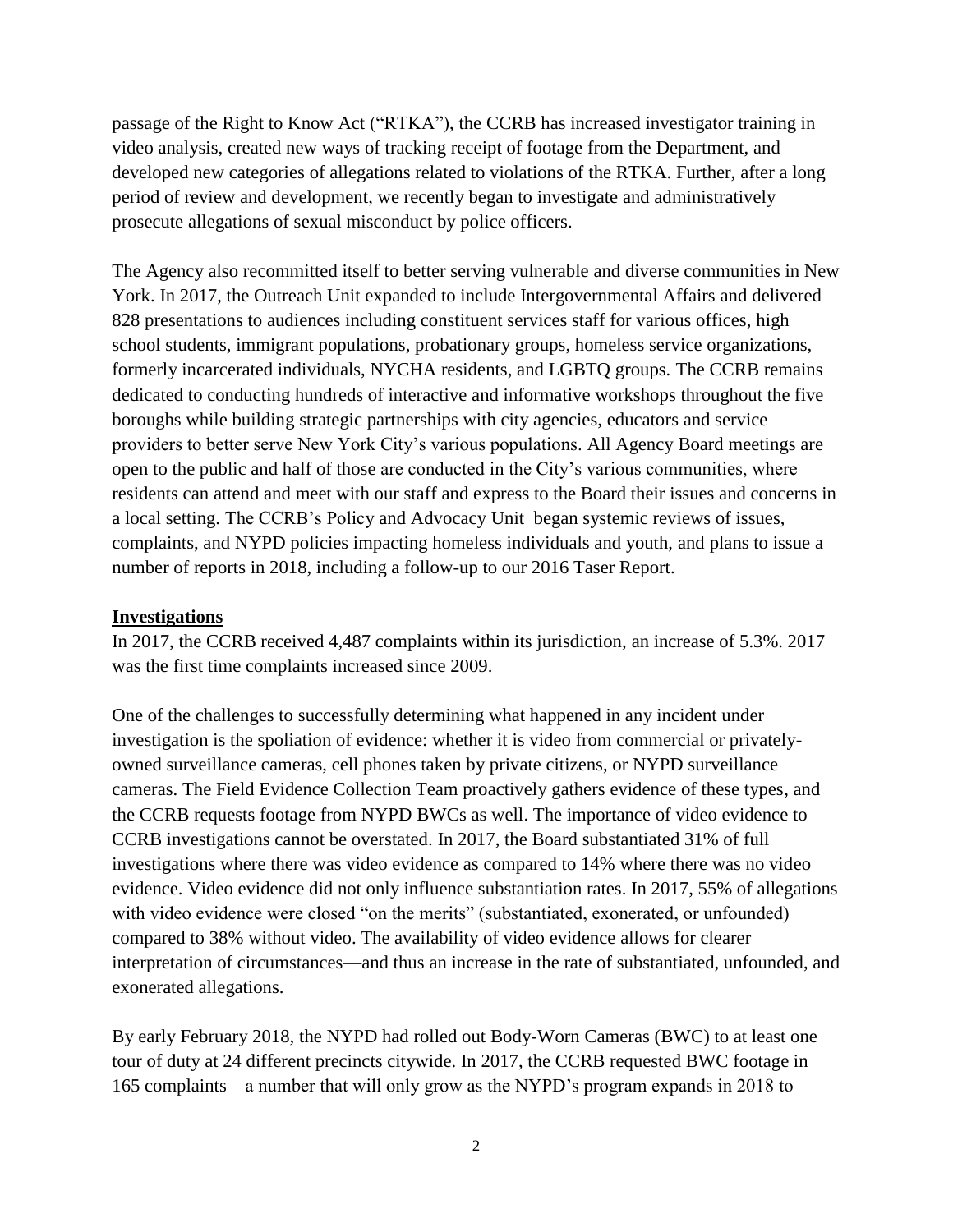include all members of service on patrol assignments. As you heard, video evidence is extremely beneficial for CCRB's investigations. The quality of the cameras, combined with audio recording, makes BWC footage more useful than many other types of recordings.

The NYPD's acceleration of the BWC program means that the CCRB will need to address current limitations in storage of video evidence. At current rates, the Agency will run out of video storage space in less than three years. As it is expected that the Department will issue all patrol officers a BWC earlier than anticipated, this timeline is likely to be even shorter. The Agency is working with OMB and DOITT to make sure that we are able to meet the demands of the BWC program.

When the Council passed the RTKA, the Agency began preparing for its implementation. Starting in October 2018, officers for the first time will be required to hand out business cards during all Level 2 and Level 3 stops. The card will include the number for 311 and an indication that civilians may call the number if they wish to comment on their interaction with officers. Those calls will be routed to the CCRB, and the Agency will be prepared to effectively manage the anticipated increase in complaints. In addition, officers equipped with BWCs will be required to record themselves giving guidance and requesting permission before searching individuals. Officers who are not yet equipped with BWCs will have to find an alternative, objective procedure to document the request. Failures to give guidance, request informed consent, or properly record the interaction will be additional allegations the Agency will be investigating.

#### **Discipline**

In those cases where the Board substantiates allegations and recommends that an officer receive the most serious type of discipline—Charges and Specifications—the APU prosecutes these case in an NYPD trial room. As far as we have been able to ascertain, the CCRB is the only civilian oversight agency in the country that prosecutes cases in the trial section of the law enforcement agency that they oversee. Comprised of attorneys and trial assistants, the APU prosecutes misconduct before the NYPD Deputy Commissioner for Trials ("DCT"). In 2017, the APU conducted 37 trials and closed a total of 112 cases. Of the cases closed by APU in 2017, 59 (53%) resulted in some form of disciplinary action and 49 (44%) resulted in a suspension or loss of vacation time of between one and 20 vacation days.

When the Board recommends Instructions, Formalized Training, or Command Discipline against a member of service, that recommendation is sent to the Department Advocate's Office (DAO). In 2017, the Board recommended Command Discipline—a recommendation for a loss of vacation days, and the second most serious disciplinary recommendation, following Charges and Specifications—for 51% of the 367 officers against whom there was a substantiated allegation, up from 43% in 2016. The NYPD imposed discipline on officers in 73% of the cases where the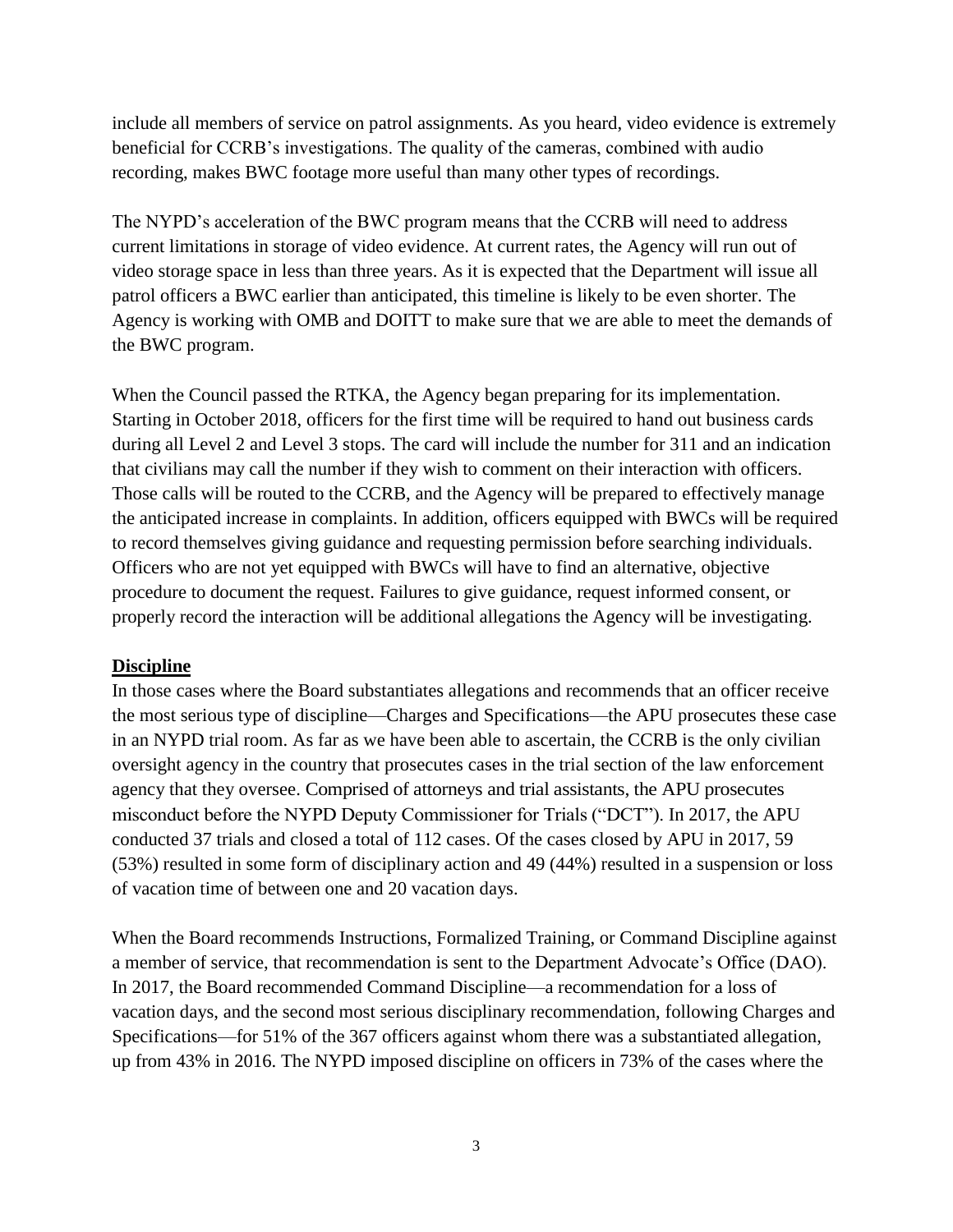Board recommended discipline other than Charges and Specifications, and 42% of the time, the discipline imposed by NYPD concurred with that recommended by the Board.

## **Mediation**

In addition to investigating cases, the Agency has a robust Mediation Program, successfully mediating 204 cases in 2017. The mediation program is an important tool for the CCRB to improve police-community relations. Cases are only sent to the Mediation Program at the civilian's request. Mediation sessions focus on fostering discussion and mutual understanding between civilians and subject officers. After a successful mediation, the complaint is closed as "mediated," meaning that there will be no further investigation and the officer will not be disciplined. If the mediation is not successful, the case returns to the Investigations Division for a full investigation. Successful mediations benefit communities because a measure of trust and respect often develops between the parties. That, in turn, can lead to better police-community relations. In 2017, the mediation success rate increased from 88% to 90%. The Mediation Unit is implementing changes in how it prepares both civilians and members of the NYPD for mediations sessions in an effort to continue to improve the mediation success rate.

## **Policy**

The CCRB tracks and analyzes a wide variety of data points. We present trends and findings on an ongoing basis through public Board meetings, monthly statistical reports, the Data Transparency Initiative ("DTI"), and our Annual and Semi-Annual Reports. The Annual Report for 2017 will be released in the coming weeks.

In addition to these reports, the Agency produces reports on a variety of topical issues in policing and oversight. In 2017, the Agency released a study examining the frequency and impact of officer interference with civilian recordings of police activity entitled "Worth a Thousand Words: Examining Officer Interference in Civilian Recordings of Police." In 2018, five issuebased reports are planned: the aforementioned Taser follow-up, as well as reports on NYPD's interactions with homeless New Yorkers and young people, sexual misconduct, and the impact of Body-Worn Cameras.

The CCRB will host the National Association for Civilian Oversight of Law Enforcement (NACOLE) regional conference this year. This large event, which will bring together oversight practitioners, law enforcement, advocates, academics, prosecutors, defenders, judges, elected officials, and members of the public, will take place in June at John Jay College of Criminal Justice. Panelists and attendees will discuss topics ranging from policing in sanctuary cities and the unique concerns of vulnerable communities to the impact of body-worn cameras and the role of advocacy in police oversight, all under the theme of "Building Public Trust."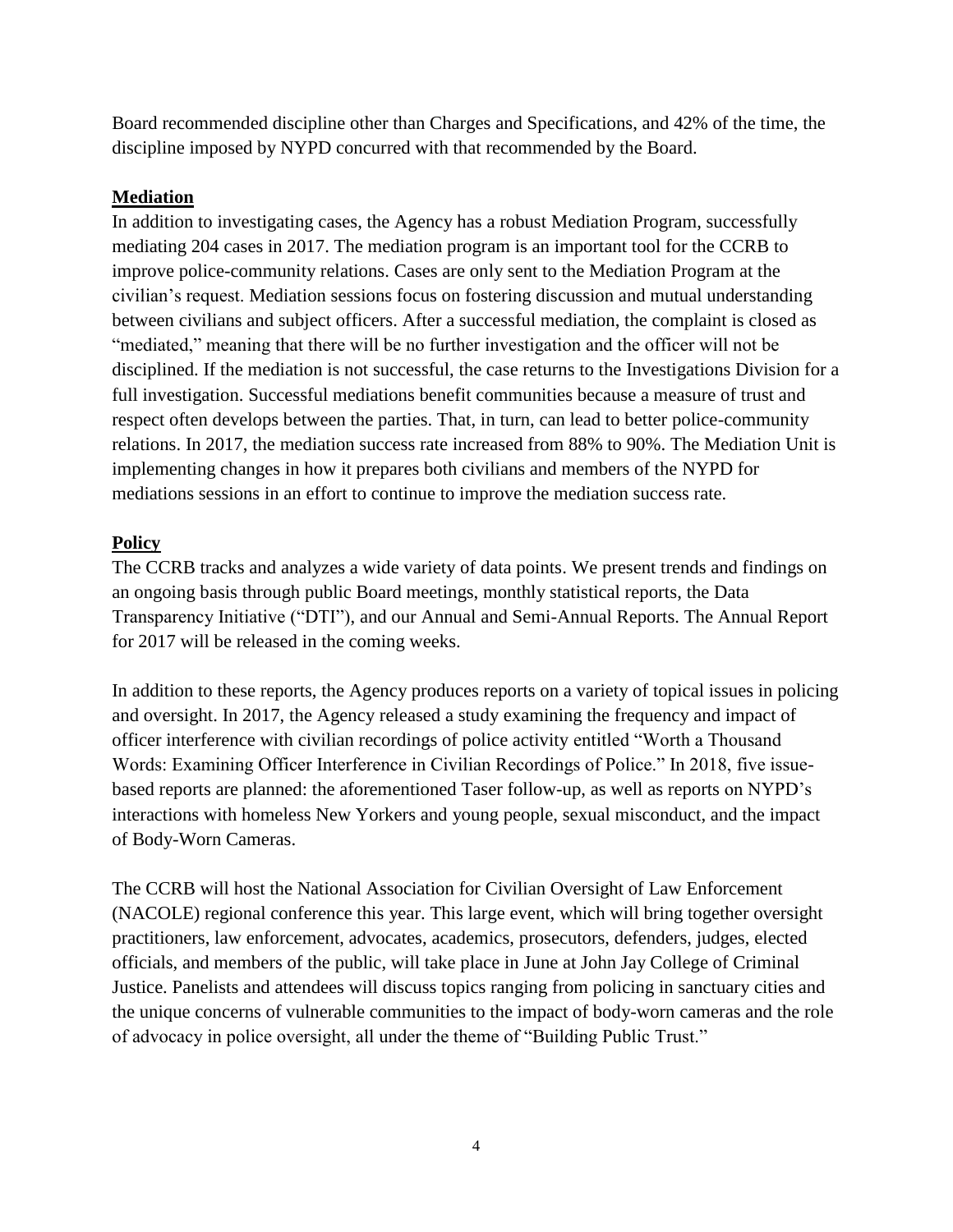The Agency is committed to making as much of its data public as possible via innovations to its DTI. The DTI is featured on the Agency's website and provides descriptive data on FADO complaints against New York City police officers. Visitors can view, interact with and download CCRB data on four key areas of the Agency's work: (a) complaints; (b) allegations; (c) victims and alleged victims; and (d) members of service. The DTI presents 10 years of CCRB data covering more than 72,000 complaints, 210,000 allegations of police misconduct, 86,000 victims and alleged victims, and encompasses the approximate 36,000 current NYPD officers over their entire careers.

### **Future Initiatives**

The CCRB continues to expand training for investigative staff, and the Agency's Training Unit is regularly consulted by other oversight agencies to offer guidance and support in training development. The Agency remains committed to expanding and improving the training given to new investigators, as well as implementing expanded and more sophisticated training for more experienced investigators. The Training Unit regularly revises and improves new investigator training, which is now an in-house, competency-based, multi-week training program for all new investigators, including topics such as: the NYPD Patrol Guide, investigative and interviewing techniques, evidence gathering, and substantive issues surrounding the types of cases that fall within our jurisdiction under FADO. Additionally, the Training Unit brings in trainers to instruct staff on topics such as Forensic Video Analysis and Implicit Bias.

Given the NYPD's recent acceleration of the rollout of its BWC program, one of the Training Unit's priorities for 2018 will be expanding the Forensic Video Analysis training to all our investigators. In 2017, the Agency trained select senior investigators in Forensic Video Analysis. The Agency anticipates that by the end of 2018, nearly every complaint will involve analysis of one or more officers' BWC footage. Therefore, it is critical that the Agency provide this training to all of its investigators.

A second significant component of this expansion of training will involve preparing the Agency to take on the investigation and prosecution of allegations of serious sexual misconduct, including sexual assault and forcible rape. At our February meeting, the Board adopted a resolution directing staff to begin investigating certain allegations of sexual misconduct and develop a plan to investigate allegations of criminal sexual misconduct. One major concern will be working to avoid re-traumatizing alleged victims of sex crimes. The CCRB takes seriously its commitment to civilians' well-being, and intends to provide a designated group of experienced CCRB senior investigators with specialized training in trauma-informed care from certified professionals before the Agency begins accepting complaints related to criminal sexual conduct.

Additionally, the Agency took a number of new steps to reduce the rate of investigations that we are not able to complete (the "truncation" rate). Investigators now spend more time trying to